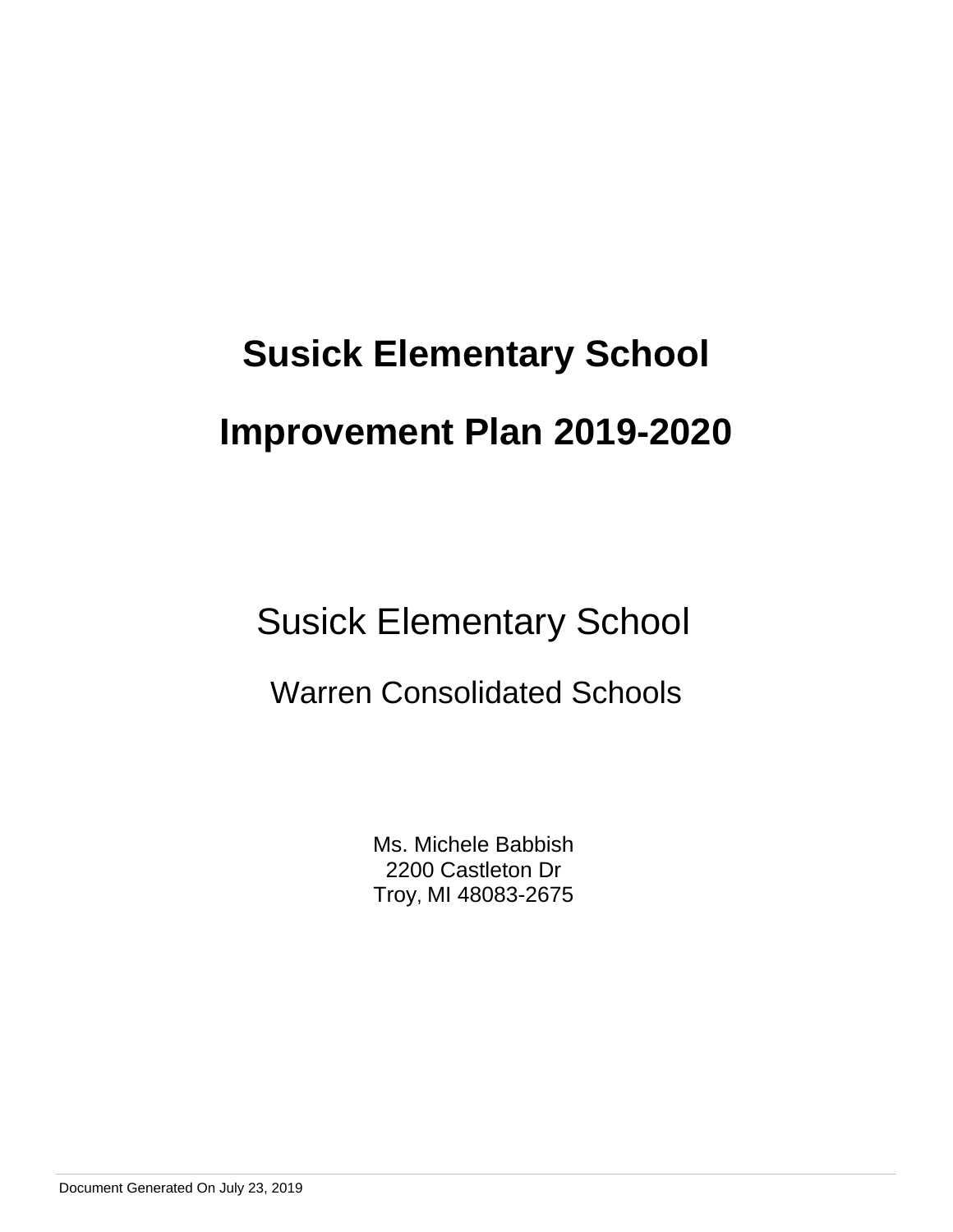### **TABLE OF CONTENTS**

| Goal 2: 2019-2020 All students at Susick Elementary School will show growth in math 4 |  |
|---------------------------------------------------------------------------------------|--|
|                                                                                       |  |
|                                                                                       |  |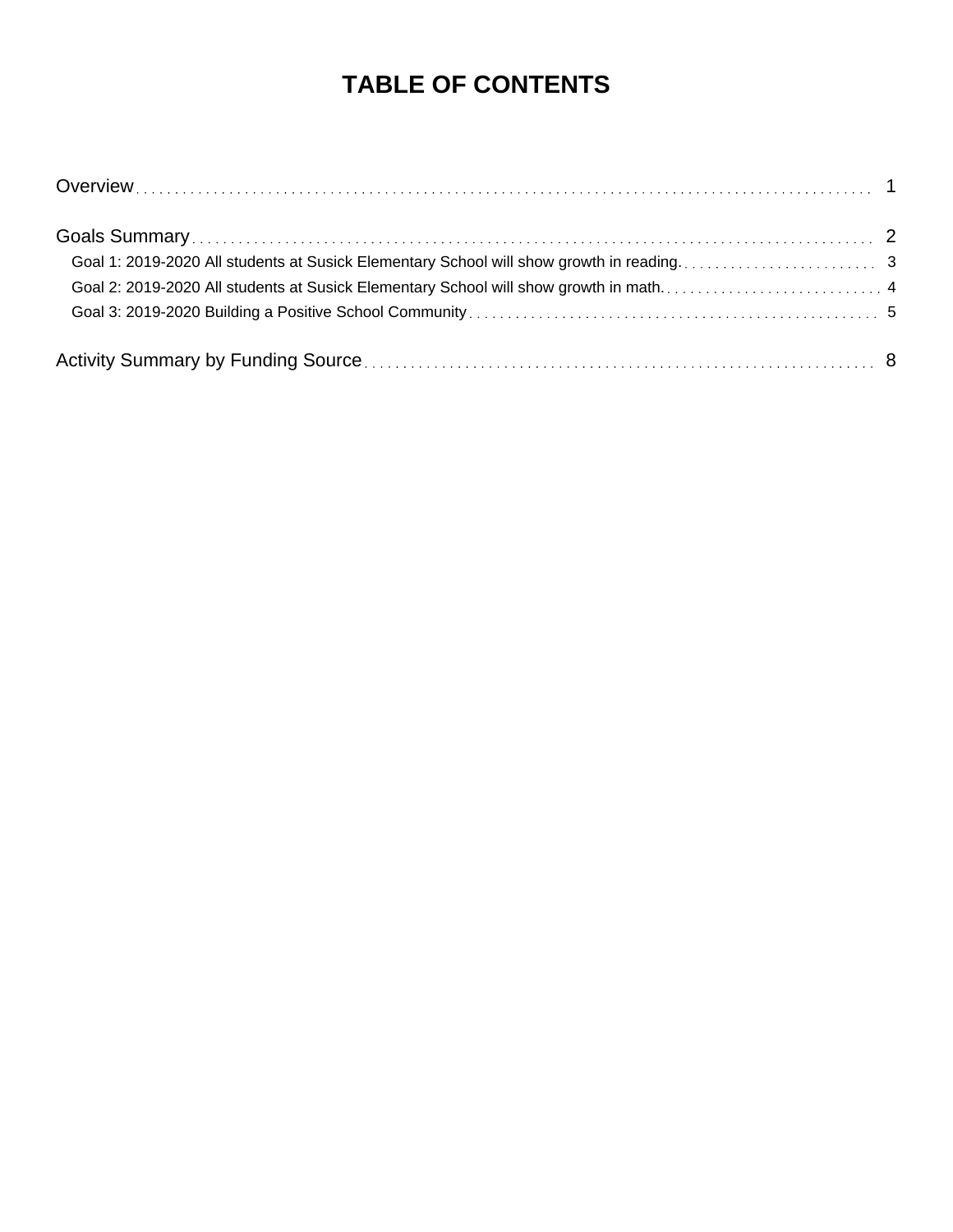### **Overview**

#### **Plan Name**

Susick Elementary School Improvement Plan 2019-2020

#### **Plan Description**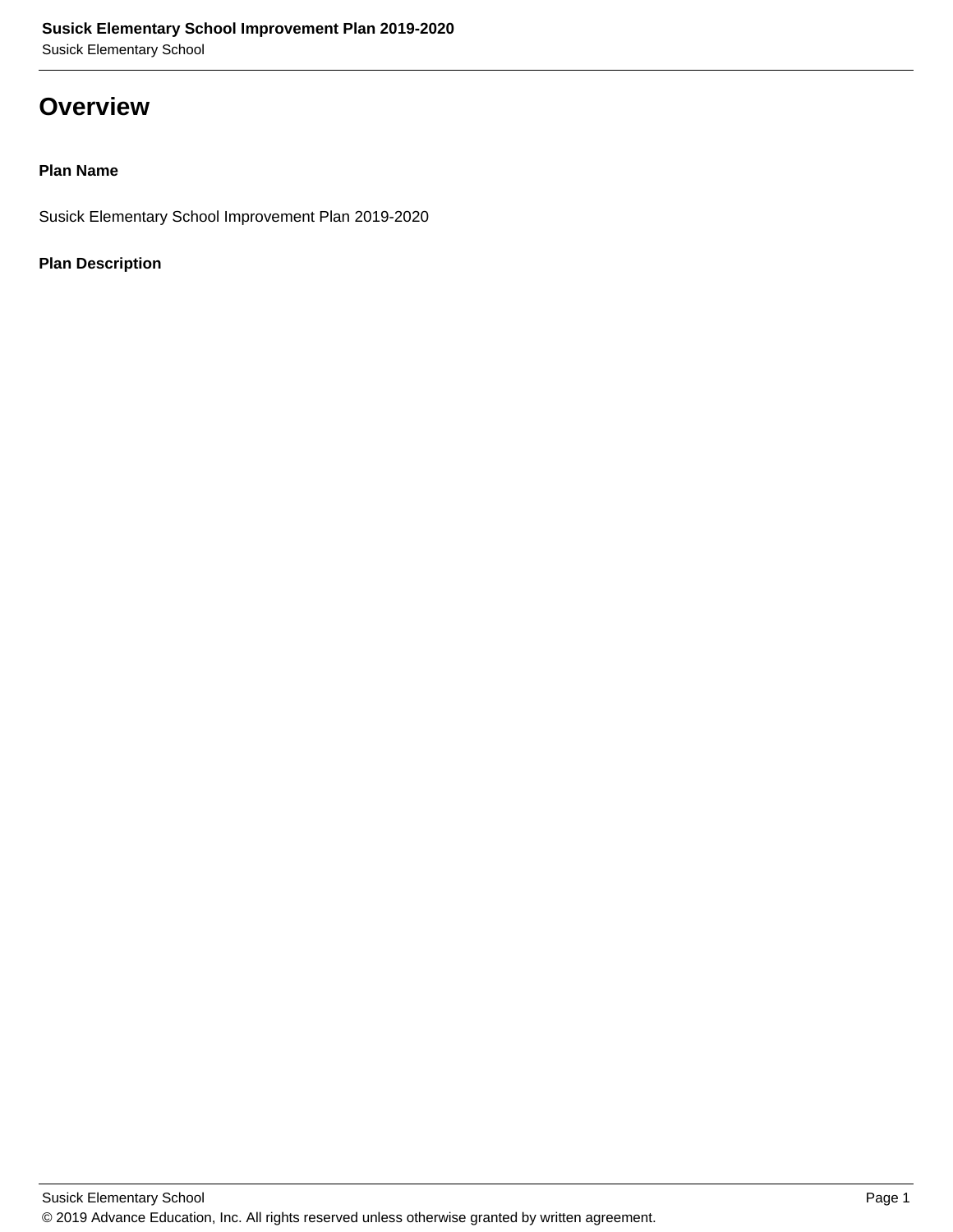### **Goals Summary**

**The following is a summary of the goals encompassed in this plan. The details for each goal are available in the next section.**

| # | Goal Name                                                                          | Goal Details                                    | Goal Type       | Total Funding |
|---|------------------------------------------------------------------------------------|-------------------------------------------------|-----------------|---------------|
|   | 2019-2020 All students at Susick Elementary<br>School will show growth in reading. | Objectives: 1<br>Strategies: 3<br>Activities: 5 | <b>Academic</b> | \$0           |
| 2 | 2019-2020 All students at Susick Elementary<br>School will show growth in math.    | Objectives: 1<br>Strategies: 2<br>Activities: 6 | <b>Academic</b> | \$0           |
| 3 | 2019-2020 Building a Positive School Community                                     | Objectives: 3<br>Strategies: 3<br>Activities: 6 | Academic        | 50ء           |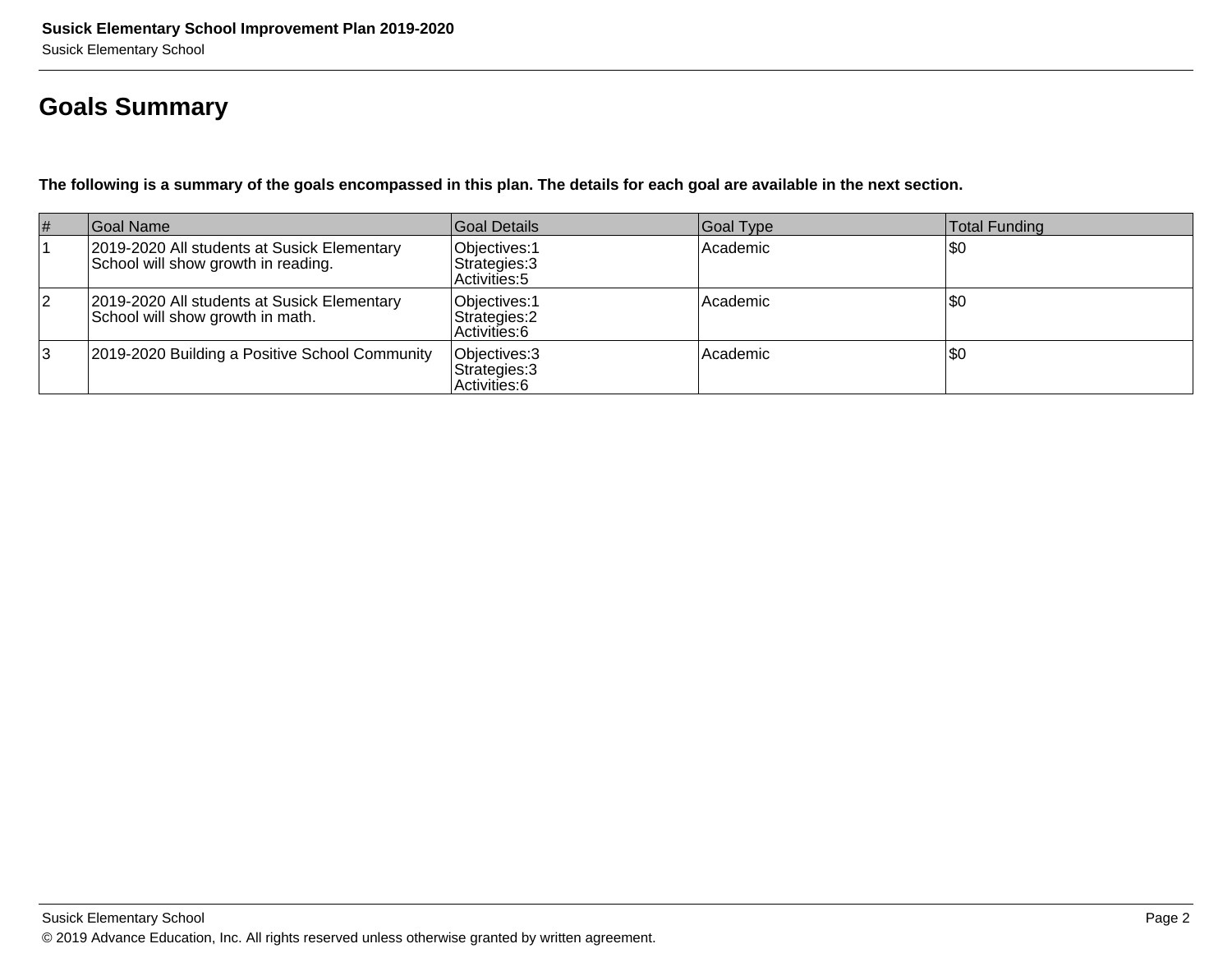### **Goal 1: 2019-2020 All students at Susick Elementary School will show growth in reading.**

#### **Measurable Objective 1:**

80% of All Students will demonstrate a proficiency in Reading in English Language Arts by 06/05/2020 as measured by state and common assessments.

#### **Strategy 1:**

Balanced Literacy Approach - Teachers will implement a Balanced Literacy Approach five days a week. This includes Guided Reading, Daily 5 and whole group literacyinstruction in order to increase student comprehension, fluency and motivation to read.

Category: English/Language Arts

Tier: Tier 1

| <b>Activity - Guided Reading</b>                                                                                                                                                                                                                                                                         | Activity<br><b>Type</b>              | lTier. | <b>IPhase</b>    | Begin Date End Date       | <b>Resource</b><br>Assigned | <b>Source Of</b><br><b>IFunding</b> | <b>Staff</b><br> Responsibl |
|----------------------------------------------------------------------------------------------------------------------------------------------------------------------------------------------------------------------------------------------------------------------------------------------------------|--------------------------------------|--------|------------------|---------------------------|-----------------------------|-------------------------------------|-----------------------------|
| Classroom teachers will meet with each guided reading group<br>at least three times a week. Teachers will use resources such<br>as Benchmark Literacy, The Next Step Forward in Guided<br>Reading (Jan Richardson), the literacy library, and data from<br>DRA2, MLPP and NWEA to address student needs. | <b>IDirect</b><br><i>Instruction</i> | Tier 1 | <b>IEvaluate</b> | 09/09/2019 06/05/2020 \$0 |                             | lGeneral<br>IFund                   | Assigned<br>Istaff          |

| Activity - Job-embedded Learning                                                                         | Activity<br>Type | <b>Tier</b> | Phase     | Begin Date End Date |                             | <b>Resource</b><br><b>Assigned</b> | Source Of<br><b>IFunding</b>       | <b>Staff</b><br><b>Responsibl</b> |
|----------------------------------------------------------------------------------------------------------|------------------|-------------|-----------|---------------------|-----------------------------|------------------------------------|------------------------------------|-----------------------------------|
| Staff will participate in job-embedded learning through a district Professiona Tier 1<br>literacy coach. | I Learning       |             | l Monitor |                     | 09/09/2019  06/05/2020  \$0 |                                    | Title:<br><b>Schoolwide Istaff</b> | <b>Assigned</b>                   |

#### **Strategy 2:**

Skill-Based Reading Intervention - Assigned staff will provide small group push-in or pull-out support in reading. Staff will use progress monitoring 1-2 times per monthas part of our MTSS program. Student data will be pulled using the NWEA Learning Continuum and DRA2.

Category: English/Language Arts

Tier: Tier 2

| <b>Activity - MTSS Intervention Meetings</b>                                                                                                                                                                                                                                                                                                                    | <b>Activity</b><br>Type        | lTier. | <b>Phase</b>   | Begin Date   End Date       | Resource<br><b>Assigned</b> | Source Of<br><b>IFunding</b> | $\vert$ Staff<br><b>Responsibl</b> |
|-----------------------------------------------------------------------------------------------------------------------------------------------------------------------------------------------------------------------------------------------------------------------------------------------------------------------------------------------------------------|--------------------------------|--------|----------------|-----------------------------|-----------------------------|------------------------------|------------------------------------|
| Classroom teachers and support staff will meet quarterly to<br>discuss student progress monitoring data. Assessments used<br>include Benchmark Literacy, NWEA, DRA2, MLPP, easyCBM,<br>Pearl, Core Phonics and common assessments. Results are<br>recorded in district-provided IRP (Individual Reading Plan) and<br>IIP (Individual Instructional Plan) forms. | Teacher<br>Collaborati<br>Ton. | Tier 2 | <b>Monitor</b> | 09/09/2019  06/05/2020  \$0 |                             | lGeneral<br>lFund            | Assigned<br><b>Istaff</b>          |

#### Susick Elementary School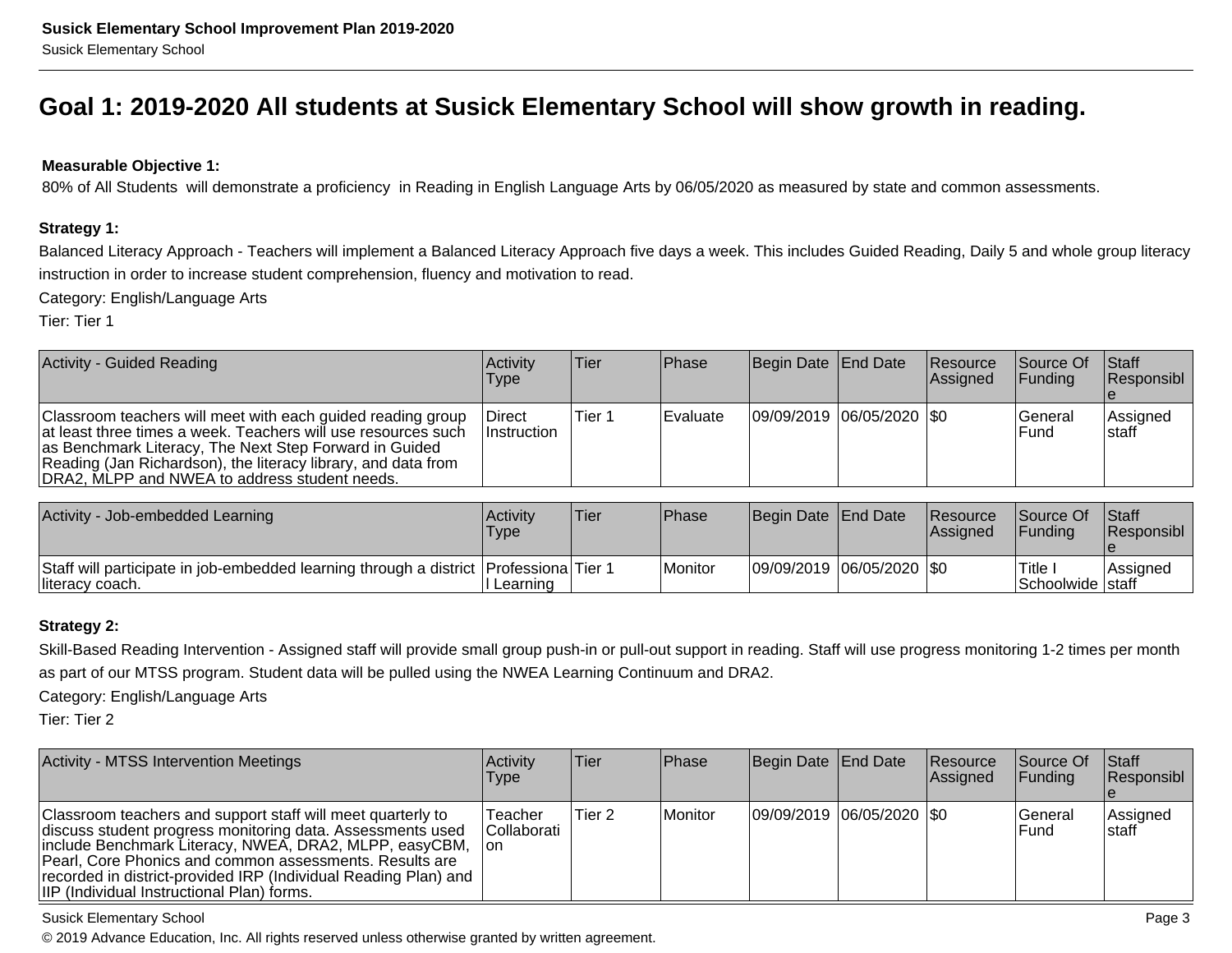Susick Elementary School

#### **Strategy 3:**

Professional Learning Community - Staff will collaborate as a Professional Learning Community to strengthen the vertical and horizontal alignment between curriculum,instruction and assessment practices in all core and elective content areas.

Category: Learning Support Systems

Tier: Tier 1

| <b>Activity - Staff Committees</b>                                                                                                                          | Activity<br>Type              | Tier   | Phase      | Begin Date   End Date     | <b>Resource</b><br><b>Assigned</b> | <b>Source Of</b><br><b>IFunding</b> | Staff<br>Responsibl        |
|-------------------------------------------------------------------------------------------------------------------------------------------------------------|-------------------------------|--------|------------|---------------------------|------------------------------------|-------------------------------------|----------------------------|
| All teaching staff will participate in a cross-grade level content<br>committee to ensure vertical alignment of curriculum,<br>linstruction and assessment. | Teacher<br>Collaborati<br>lon | Tier 1 | Ilmplement | 09/09/2019 06/05/2020 \$0 |                                    | lGeneral<br><b>IFund</b>            | Assigned<br>Istaff         |
|                                                                                                                                                             |                               |        |            |                           |                                    |                                     |                            |
| Activity - Grade Level Common Prep TIme                                                                                                                     | Activity<br>Type              | Tier   | Phase      | Begin Date End Date       | <b>Resource</b><br><b>Assigned</b> | Source Of<br><b>IFunding</b>        | <b>Staff</b><br>Responsibl |

| Grade level teams will meet during their common prep time at<br>least once a week to ensure staff are aligning curriculum,<br>linstruction and assessment. | Teacher<br><sup>1</sup> Collaborati<br>l or | ੀ Tier ⊤ | Monitor | 09/09/2019  06/05/2020  \$0 |  | !General<br>'Funa | Assianec<br>lstafi |
|------------------------------------------------------------------------------------------------------------------------------------------------------------|---------------------------------------------|----------|---------|-----------------------------|--|-------------------|--------------------|

### **Goal 2: 2019-2020 All students at Susick Elementary School will show growth in math.**

#### **Measurable Objective 1:**

80% of All Students will demonstrate a proficiency in number sense in Mathematics by 06/05/2020 as measured by state and common assessments.

#### **Strategy 1:**

Balanced Math Approach - Teachers will implement a Balanced Math Approach daily to improve mathematical practices.

Category: Mathematics

Tier: Tier 1

| <b>Activity - Number Talks</b>                | Activity<br>Type              | lTier   | Phase     | Begin Date End Date       | <b>Resource</b><br>Assigned | <b>Source Of</b><br>IFundina | <b>Staff</b><br><b>Responsibl</b> |
|-----------------------------------------------|-------------------------------|---------|-----------|---------------------------|-----------------------------|------------------------------|-----------------------------------|
| Utilize number talks to develop number sense. | ∣Direct<br><b>Instruction</b> | lTier 1 | l Monitor | 09/09/2019 06/05/2020 \$0 |                             | lGeneral<br>lFund            | Assigned<br>Istaff                |
|                                               |                               |         |           |                           |                             |                              |                                   |
| Activity - Math Journal                       | <b>Activity</b>               | lTier   | Phase     | Begin Date End Date       | <b>Resource</b>             | <b>Source Of</b>             | <b>Staff</b>                      |

| Activity - Math Journal                                                            | Activity<br>'Type | 'Tier  | <b>Phase</b> | Begin Date End Date |                             | <b>Resource</b><br><b>IAssianed</b> | Source Of<br><b>IFundina</b> | <b>Staff</b><br><b>Responsibl</b> |
|------------------------------------------------------------------------------------|-------------------|--------|--------------|---------------------|-----------------------------|-------------------------------------|------------------------------|-----------------------------------|
| Utilize daily math journals to improve students' problem solving Direct<br>skills. | ⊺Instruction      | Tier 1 | Monitor      |                     | 09/09/2019  06/05/2020  \$0 |                                     | lGeneral<br><b>IFund</b>     | Assigned<br>Istaff                |

Susick Elementary School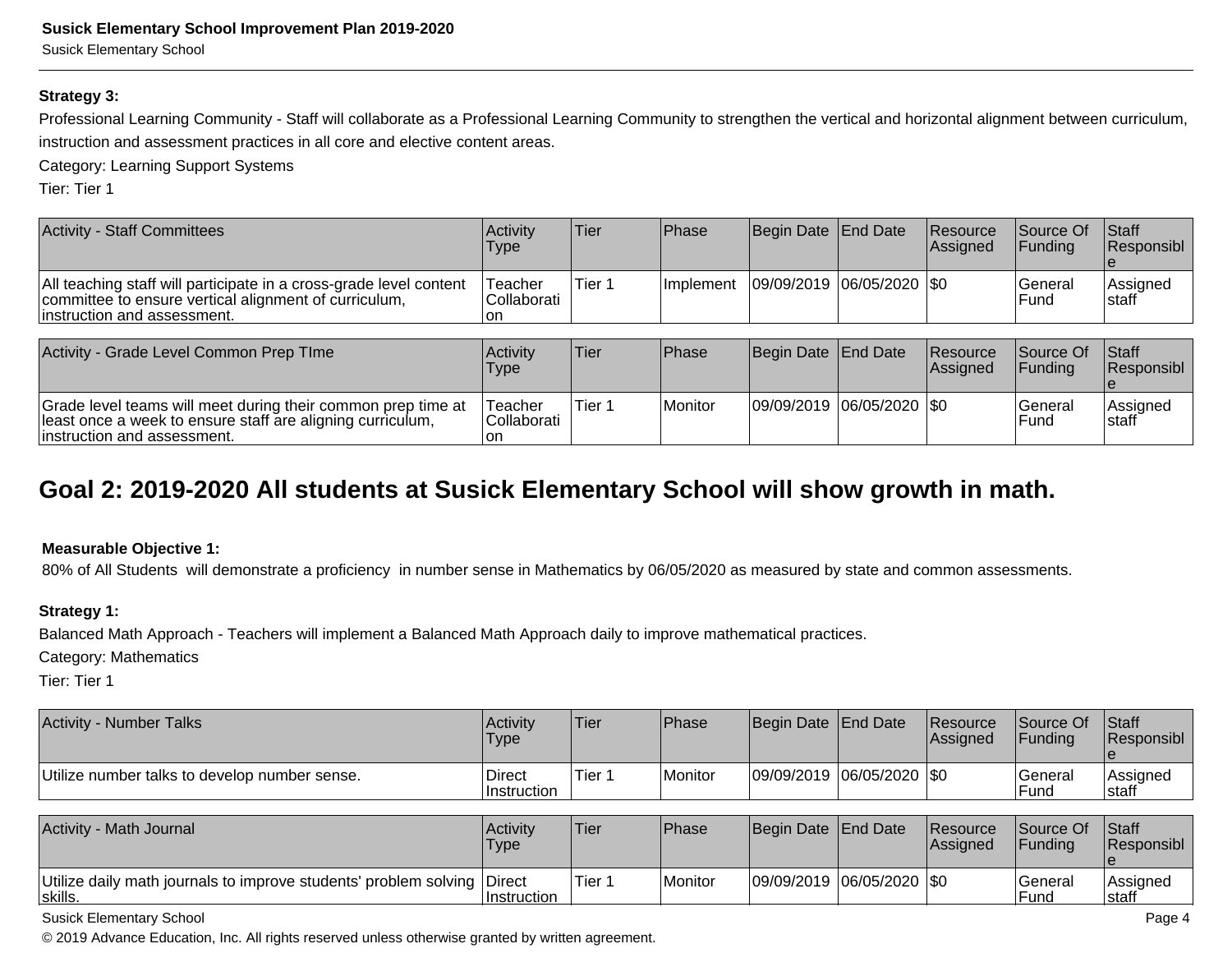#### **Susick Elementary School Improvement Plan 2019-2020**

Susick Elementary School

| Activity - Guided Math                                                                                                    | Activity<br>'Type      | <b>Tier</b> | <b>IPhase</b> | Begin Date End Date |                             | <b>Resource</b><br>lAssianed | Source Of<br><b>Funding</b> | <b>Staff</b><br><b>Responsibl</b> |
|---------------------------------------------------------------------------------------------------------------------------|------------------------|-------------|---------------|---------------------|-----------------------------|------------------------------|-----------------------------|-----------------------------------|
| Teachers will meet with small groups 3-5 times per week to<br>differentiate math instruction and support students' needs. | Direct<br>⊺Instruction | Tier 1      | l Monitor     |                     | 09/09/2019  06/05/2020  \$0 |                              | 'General<br>Fund            | lAssianed<br>Istaff               |

#### **Strategy 2:**

Professional Learning Community - Staff will collaborate as a Professional Learning Community to strengthen the vertical and horizontal alignment between curriculum, instruction and assessment practices.

Category: Learning Support Systems

Tier: Tier 1

| <b>Activity - Staff Committees</b>                                                                                                                          | Activity<br>Type               | Tier   | Phase            | Begin Date End Date       | <b>Resource</b><br>Assigned | <b>Source Of</b><br>Funding | <b>Staff</b><br>Responsibl |
|-------------------------------------------------------------------------------------------------------------------------------------------------------------|--------------------------------|--------|------------------|---------------------------|-----------------------------|-----------------------------|----------------------------|
| All teaching staff will participate in a cross-grade level content<br>committee to ensure vertical alignment of curriculum,<br>linstruction and assessment. | Teacher<br>lCollaborati<br>Ion | Tier 1 | <b>Implement</b> | 09/09/2019 06/05/2020 \$0 |                             | <b>General</b><br>IFund     | Assigned<br>Istaff         |
|                                                                                                                                                             |                                |        |                  |                           |                             |                             |                            |
| Activity - Grade Level Common Prep Time                                                                                                                     | Activity                       | Tier   | Phase            |                           |                             |                             |                            |
|                                                                                                                                                             | Type                           |        |                  | Begin Date End Date       | Resource<br>Assigned        | Source Of<br> Fundina       | <b>Staff</b><br>Responsibl |

| <b>Activity - ILC Process</b>                                                                                                                            | Activity<br>Type           | lTier | l Phase           | Begin Date End Date       | <b>Resource</b><br><b>Assigned</b> | <b>Source Of</b><br><b>IFundina</b> | <b>Staff</b><br><b>Responsibl</b> |
|----------------------------------------------------------------------------------------------------------------------------------------------------------|----------------------------|-------|-------------------|---------------------------|------------------------------------|-------------------------------------|-----------------------------------|
| Staff will receive training in the ILC (Instructional Learning<br>Cycle) Process and begin to analyze math standards using this II Learning<br>approach. | <b>IProfessionalTier 1</b> |       | Getting<br>'Ready | 09/09/2019 06/05/2020 \$0 |                                    | lGeneral<br>lFund                   | <b>Assigned</b><br>Istaff         |

### **Goal 3: 2019-2020 Building a Positive School Community**

#### **Measurable Objective 1:**

80% of All Students will demonstrate a behavior that supports a positive school culture in Practical Living by 06/05/2020 as measured by staff observations andreferrals.

#### **Strategy 1:**

Positive Behavior Intervention Support System - Continue to develop a school-wide Positive Behavior Intervention Support System.

#### Susick Elementary School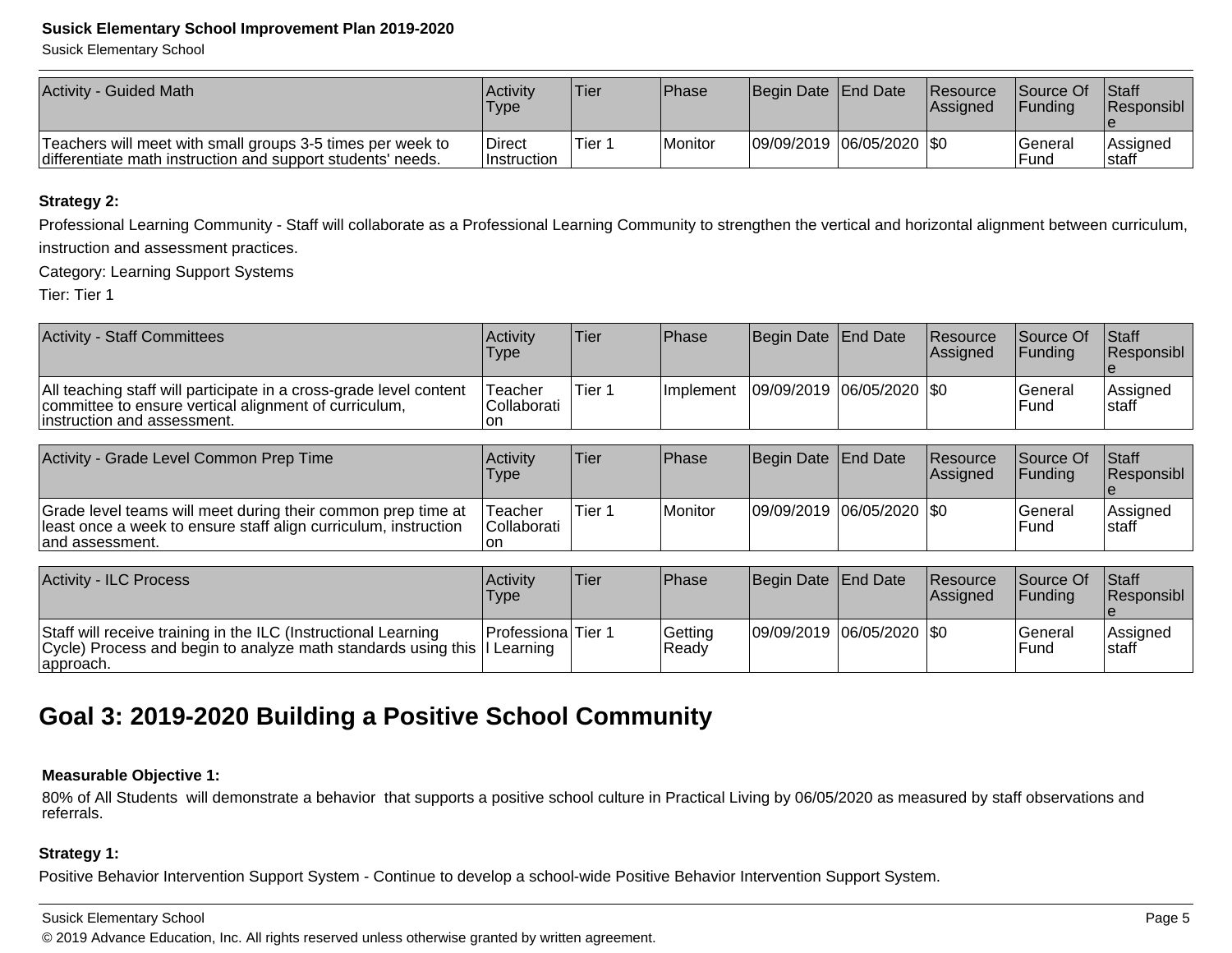Susick Elementary School

#### Category: School Culture

Tier: Tier 1

| <b>Activity - PBIS Tickets</b>                                        | Activity<br>Type                  | Tier   | Phase            | Begin Date | <b>End Date</b>    | Resource<br>Assigned  | Source Of<br>Funding          | Staff<br>Responsibl        |
|-----------------------------------------------------------------------|-----------------------------------|--------|------------------|------------|--------------------|-----------------------|-------------------------------|----------------------------|
| Students who demonstrate positive behavior will be rewarded.          | Behavioral<br> Support<br>Program | Tier 1 | Implement        | 09/09/2019 | $ 06/05/2020 $ \$0 |                       | Title I<br>Schoolwide staff   | Assigned                   |
| <b>Activity - PBIS Celebrations</b>                                   | Activity<br>Type                  | Tier   | Phase            | Begin Date | End Date           | Resource<br>Assigned  | Source Of<br>Funding          | Staff<br>Responsibl        |
| School-wide celebrations to promote and reward positive<br>behaviors. | Behavioral<br>Support<br>Program  | Tier 1 | Implement        | 09/09/2019 | $ 06/05/2020 $ \$0 |                       | Title I<br>Schoolwide   staff | Assigned                   |
| <b>Activity - Student Referral Process</b>                            | Activity<br>Type                  | Tier   | Phase            | Begin Date | <b>End Date</b>    | Resource<br> Assigned | Source Of<br>Funding          | Staff<br>Responsibl<br>Ie. |
| Update student referral process.                                      | Behavioral<br>Support<br>Program  | Tier 1 | Getting<br>Ready | 09/09/2019 | $ 06/05/2020 $ \$0 |                       | General<br>Fund               | Assigned<br>staff          |

#### **Measurable Objective 2:**

80% of All Students will collaborate to attend family engagement activities in Practical Living by 06/05/2020 as measured by sign-in sheets.

#### **Strategy 1:**

Family Engagement Activities - Students and their families are encouraged to participate in family engagement activities throughout the school year.

#### Category: School Culture

Tier: Tier 1

| <b>Activity - Curriculum Nights</b>                                                                                                   | Activity<br><b>Type</b>                                          | <b>Tier</b> | Phase     | Begin Date End Date           | Resource<br>Assigned        | Source Of<br><b>IFunding</b>   | Staff<br>Responsibl |
|---------------------------------------------------------------------------------------------------------------------------------------|------------------------------------------------------------------|-------------|-----------|-------------------------------|-----------------------------|--------------------------------|---------------------|
| Students and parents are invited to participate in evening<br>activities centered around Reading, Math and Science/Social<br>Studies. | Community Tier 1<br><b>Engageme</b><br>Int, Parent<br>Involvemen |             | Implement | $ 09/09/2019 06/05/2020 $ \$0 |                             | 'Title I<br> Schoolwide  staff | Assigned            |
|                                                                                                                                       |                                                                  |             |           |                               |                             |                                |                     |
| <b>Activity - Parent Breakfast</b>                                                                                                    | Activity<br><b>Type</b>                                          | Tier        | Phase     | Begin Date End Date           | Resource<br><b>Assigned</b> | Source Of<br><b>Funding</b>    | Staff<br>Responsibl |

#### Susick Elementary School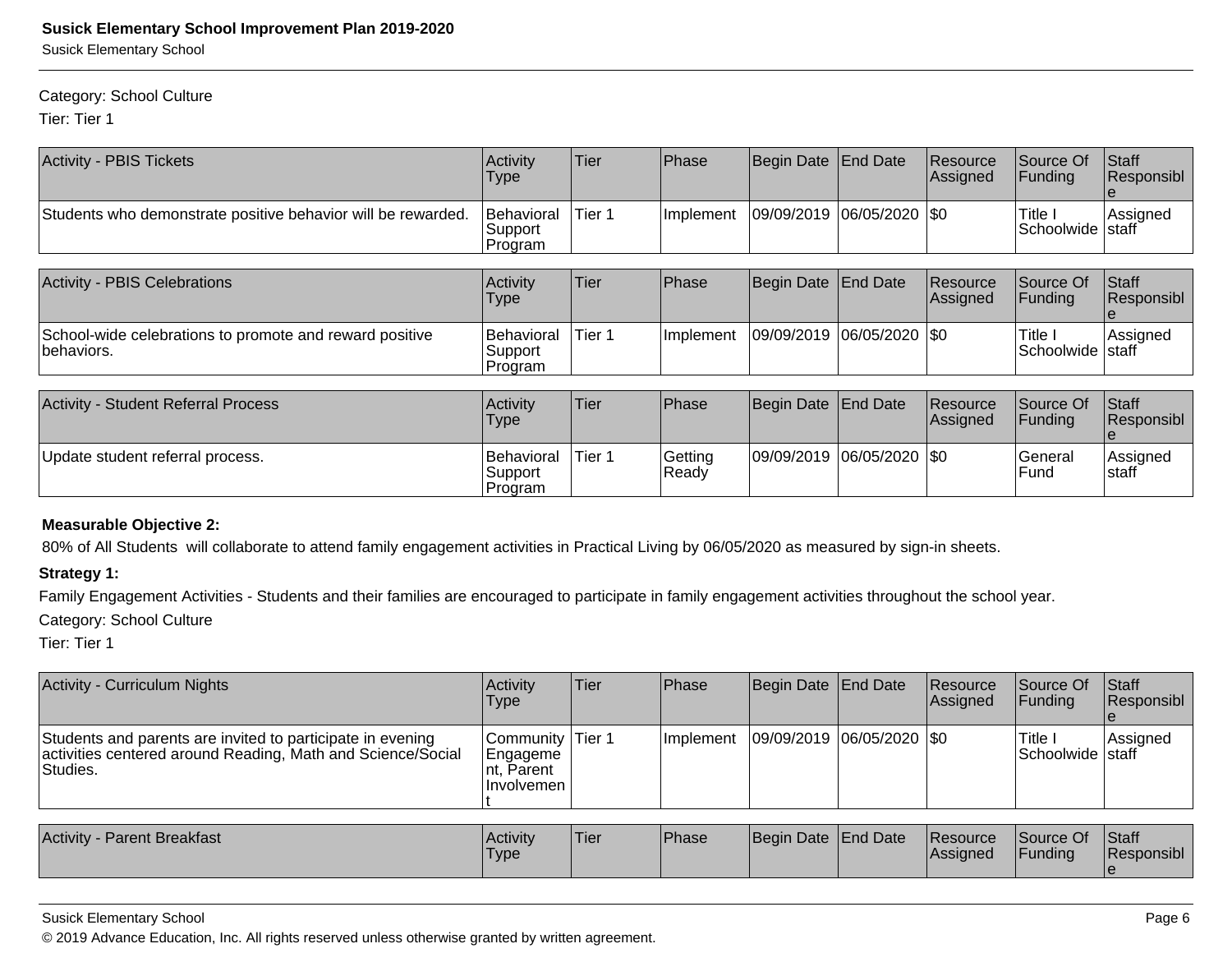#### **Susick Elementary School Improvement Plan 2019-2020**

Susick Elementary School

| Students share a breakfast with their mom/dad in the spring. | Community Tier 1<br> Engageme<br>Parent<br>⊥nt. .<br>⊺Involvemen l |  | <b>Ilmplement</b> | 09/09/2019  06/05/2020  \$0 |  |  | 'Title<br>Schoolwide   staff | Assigned |
|--------------------------------------------------------------|--------------------------------------------------------------------|--|-------------------|-----------------------------|--|--|------------------------------|----------|
|--------------------------------------------------------------|--------------------------------------------------------------------|--|-------------------|-----------------------------|--|--|------------------------------|----------|

#### **Measurable Objective 3:**

80% of All Students will collaborate to participate in a school-wide communication tool in Practical Living by 06/05/2020 as measured by enrollment numbers.

#### **Strategy 1:**

School-wide web-based communication tool: Bloomz - Staff will use Bloomz to communicate with families (posting news updates, messaging, scheduling conferences); all staff will post at least twice a month.

Category: School Culture

Tier: Tier 1

| Activity - Introduction to Bloomz                                        | Activity<br>Type                                                                                                              | Tier | Phase     | Begin Date End Date           | Resource<br>Assigned | Source Of<br> Funding       | Staff<br>Responsibl |
|--------------------------------------------------------------------------|-------------------------------------------------------------------------------------------------------------------------------|------|-----------|-------------------------------|----------------------|-----------------------------|---------------------|
| New families will be introduced to Bloomz during the Fall Open<br>House. | Community Tier 1<br>Engageme<br>Inτ.<br>Behavioral<br> Support<br>Program,<br>l Parent<br>l Involvemen<br>lCommunic<br>lation |      | Implement | $ 09/09/2019 06/05/2020 $ \$0 |                      | Title I<br>Schoolwide staff | Assigned            |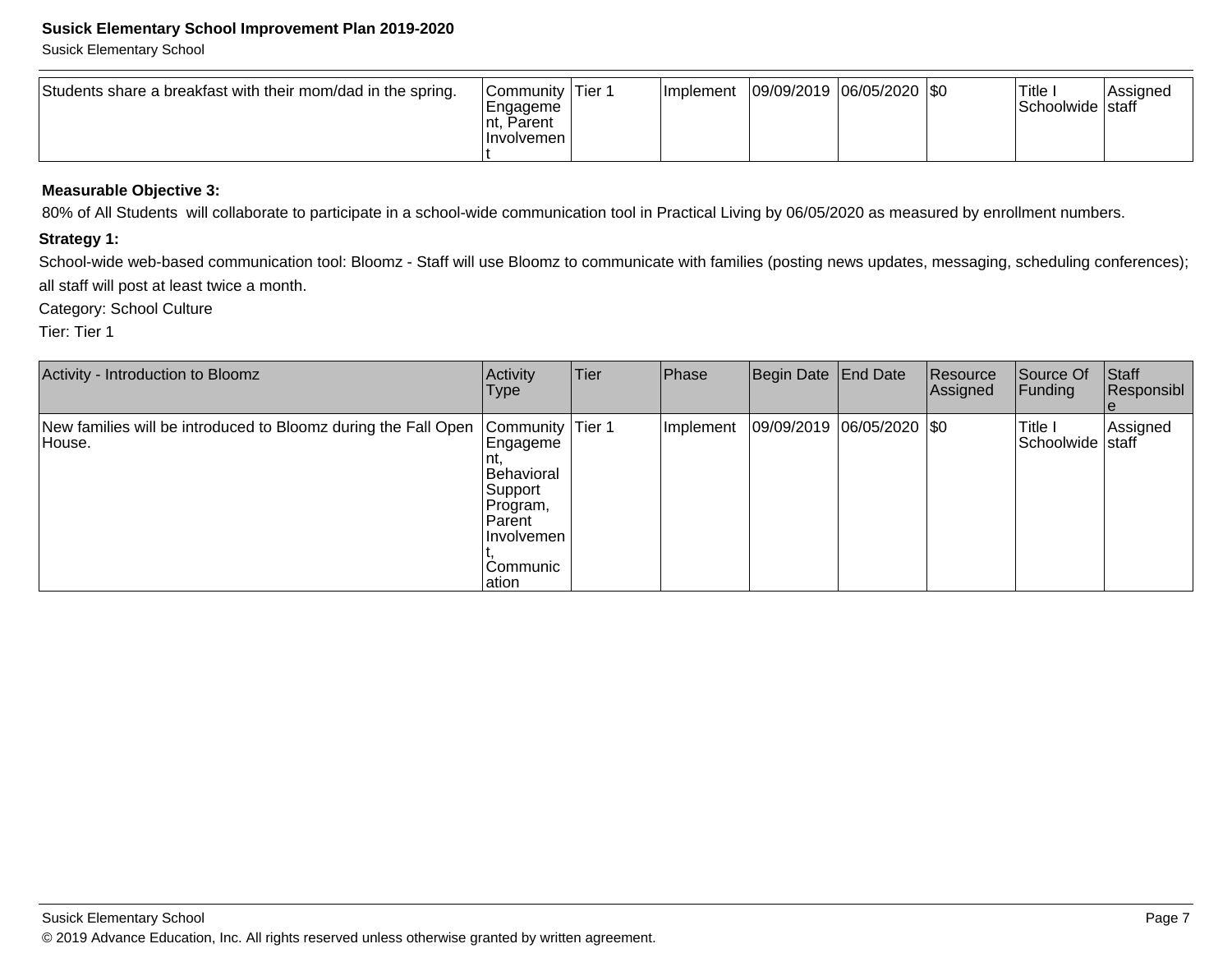### **Activity Summary by Funding Source**

#### **Below is a breakdown of your activities by funding source**

#### **General Fund**

| <b>Activity Name</b>                   | <b>Activity Description</b>                                                                                                                                                                                                                                                                                    | Activity<br><b>Type</b>                 | <b>Tier</b> | Phase            | <b>Begin Date</b> | End Date                  | Resource<br>Assigned | Staff<br>Responsibl |
|----------------------------------------|----------------------------------------------------------------------------------------------------------------------------------------------------------------------------------------------------------------------------------------------------------------------------------------------------------------|-----------------------------------------|-------------|------------------|-------------------|---------------------------|----------------------|---------------------|
| <b>Number Talks</b>                    | Utilize number talks to develop number sense.                                                                                                                                                                                                                                                                  | <b>Direct</b><br>Instruction            | Tier 1      | Monitor          | 09/09/2019        | 06/05/2020                | \$0                  | Assigned<br>staff   |
| <b>Guided Reading</b>                  | Classroom teachers will meet with each guided<br>reading group at least three times a week.<br>Teachers will use resources such as Benchmark<br>Literacy, The Next Step Forward in Guided<br>Reading (Jan Richardson), the literacy library, and<br>data from DRA2, MLPP and NWEA to address<br>student needs. | Direct<br>Instruction                   | Tier 1      | Evaluate         |                   | 09/09/2019 06/05/2020 \$0 |                      | Assigned<br>staff   |
| <b>Staff Committees</b>                | All teaching staff will participate in a cross-grade<br>level content committee to ensure vertical<br>alignment of curriculum, instruction and<br>assessment.                                                                                                                                                  | Teacher<br>Collaborati<br>on            | Tier 1      | Implement        | 09/09/2019        | 06/05/2020                | \$0                  | Assigned<br>staff   |
| <b>Guided Math</b>                     | Teachers will meet with small groups 3-5 times<br>per week to differentiate math instruction and<br>support students' needs.                                                                                                                                                                                   | <b>Direct</b><br>Instruction            | Tier 1      | Monitor          | 09/09/2019        | 06/05/2020                | \$0                  | Assigned<br>staff   |
| <b>Student Referral</b><br>Process     | Update student referral process.                                                                                                                                                                                                                                                                               | Behavioral<br>Support<br>Program        | Tier 1      | Getting<br>Ready |                   | 09/09/2019 06/05/2020 \$0 |                      | Assigned<br>staff   |
| <b>Staff Committees</b>                | All teaching staff will participate in a cross-grade<br>level content committee to ensure vertical<br>alignment of curriculum, instruction and<br>assessment.                                                                                                                                                  | Teacher<br>Collaborati<br>lon           | Tier 1      | Implement        |                   | 09/09/2019 06/05/2020     | $ $ \$0              | Assigned<br>staff   |
| <b>Grade Level Common</b><br>Prep TIme | Grade level teams will meet during their common<br>prep time at least once a week to ensure staff are<br>aligning curriculum, instruction and assessment.                                                                                                                                                      | Teacher<br>Collaborati<br>lon.          | Tier 1      | Monitor          | 09/09/2019        | 06/05/2020                | \$0                  | Assigned<br>staff   |
| Math Journal                           | Utilize daily math journals to improve students'<br>problem solving skills.                                                                                                                                                                                                                                    | Direct<br>Instruction                   | Tier 1      | Monitor          | 09/09/2019        | $ 06/05/2020 $ \$0        |                      | Assigned<br>staff   |
| <b>ILC Process</b>                     | Staff will receive training in the ILC (Instructional<br>Learning Cycle) Process and begin to analyze<br>math standards using this approach.                                                                                                                                                                   | <b>Professiona</b> Tier 1<br>l Learning |             | Getting<br>Ready |                   | 09/09/2019 06/05/2020     | \$0                  | Assigned<br>staff   |